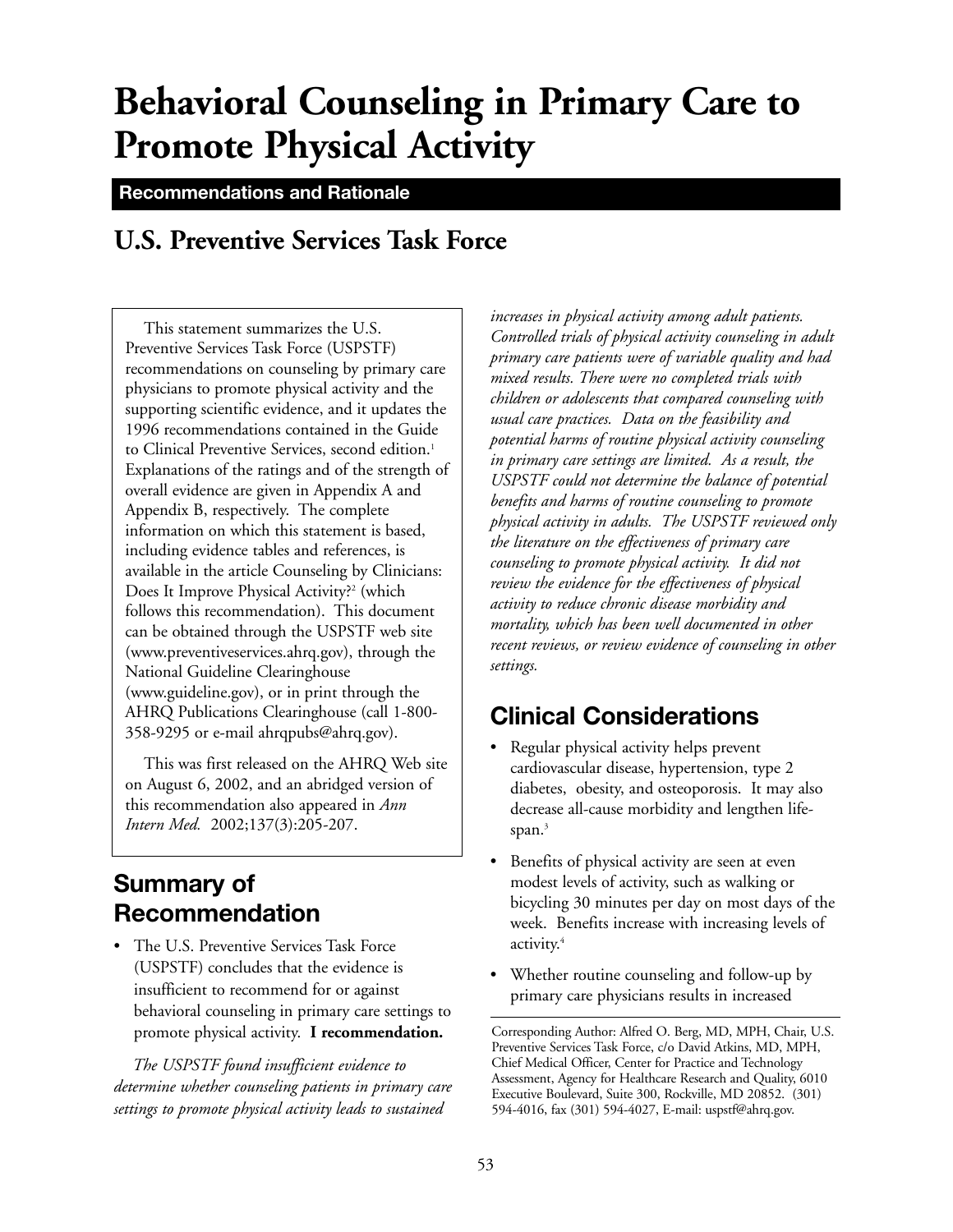physical activity among their adult patients is unclear. Existing studies limit the conclusions that can be drawn about efficacy, effectiveness, and feasibility of primary care physical activity counseling. Most studies have tested brief, minimal, and low-intensity primary care interventions, such as 3 to 5 minute counseling sessions in the context of a routine clinical visit.

- Multi-component interventions combining provider advice with behavioral interventions to facilitate and reinforce healthy levels of physical activity appear the most promising. Such interventions often include patient goal setting, written exercise prescriptions, individually tailored physical activity regimens, and mailed or telephone follow-up assistance provided by specially trained staff. Linking primary care patients to community-based physical activity and fitness programs may enhance the effectiveness of primary care clinician counseling.<sup>5</sup>
- Potential harms of physical activity counseling have not been well defined or studied. They may include muscle and fall-related injuries or cardiovascular events.<sup>6</sup> It is unclear whether more extensive patient screening, certain types of physical activity (eg, moderate vs vigorous exercise), more gradual increases in exercise, or more intensive counseling and follow-up monitoring will decrease the likelihood of injuries related to physical activity. Existing studies provide insufficient evidence regarding the potential harms of various activity protocols, such as moderate compared with vigorous exercise.

# **Scientific Evidence**

## **Epidemiology and Clinical Consequences**

Observational studies show that sedentary lifestyles (little or no leisure time, household, or occupational physical activity) are associated with increased risks for many chronic diseases and conditions, including cardiovascular disease, hypertension, diabetes, obesity, and osteoporosis, and that increased levels of physical activity can

reduce these risks.<sup>3</sup> Despite the well-established benefits of exercise, 20% to 30% of adult Americans reported being sedentary in 1996.<sup>4</sup> Only about 20% of adults achieved the recommended Healthy People 2010 level of moderate physical activity: 30 minutes of moderate physical activity on most days of the week. Only 15% of adults achieved a vigorous level of physical activity for 20-minutes on 3 days of the week.<sup>2</sup>

Physical activity counseling practices of clinicians are highly variable. In a 1992 survey, 40% of internists reported assessing the activity status of patients, but only 25% of all the internists reported writing physical activity plans for patients.<sup>7,8</sup> Similarly, 30% of nurse practitioners reportedly assessed the physical activity levels of patients, but only 14% of all the nurse practitioners provided written exercise plans.<sup>7,8</sup> In a survey conducted in 1997, 42% of adult respondents reported receiving advice from their primary care providers to increase physical activity levels.2 However, the validity of such patient estimates are limited because the studies from which they were derived used varied and unclear definitions of "clinician counseling" or relied on patient recall of physical activity counseling previously received in the primary care setting.

# **Effectiveness of Counseling**

The ideal evidence in support of counseling would directly link counseling to improved health outcomes in a controlled trial. In the absence of such evidence, the clinical logic behind counseling is based on a series of critical assumptions: the clinician must be able to assess whether a patient is sedentary or physically active; the clinician uses critical components of counseling that must be routinely replicable among patients; counseling must increase and maintain physical activity among sedentary patients; and the benefits of this increase in physical activity must be greater than any adverse effects of assessment, counseling, and increased activity.

Several theories are available on which to build counseling interventions; many of the studies examined by the USPSTF reported using more than 1 theory.9 Most behavioral counseling strategies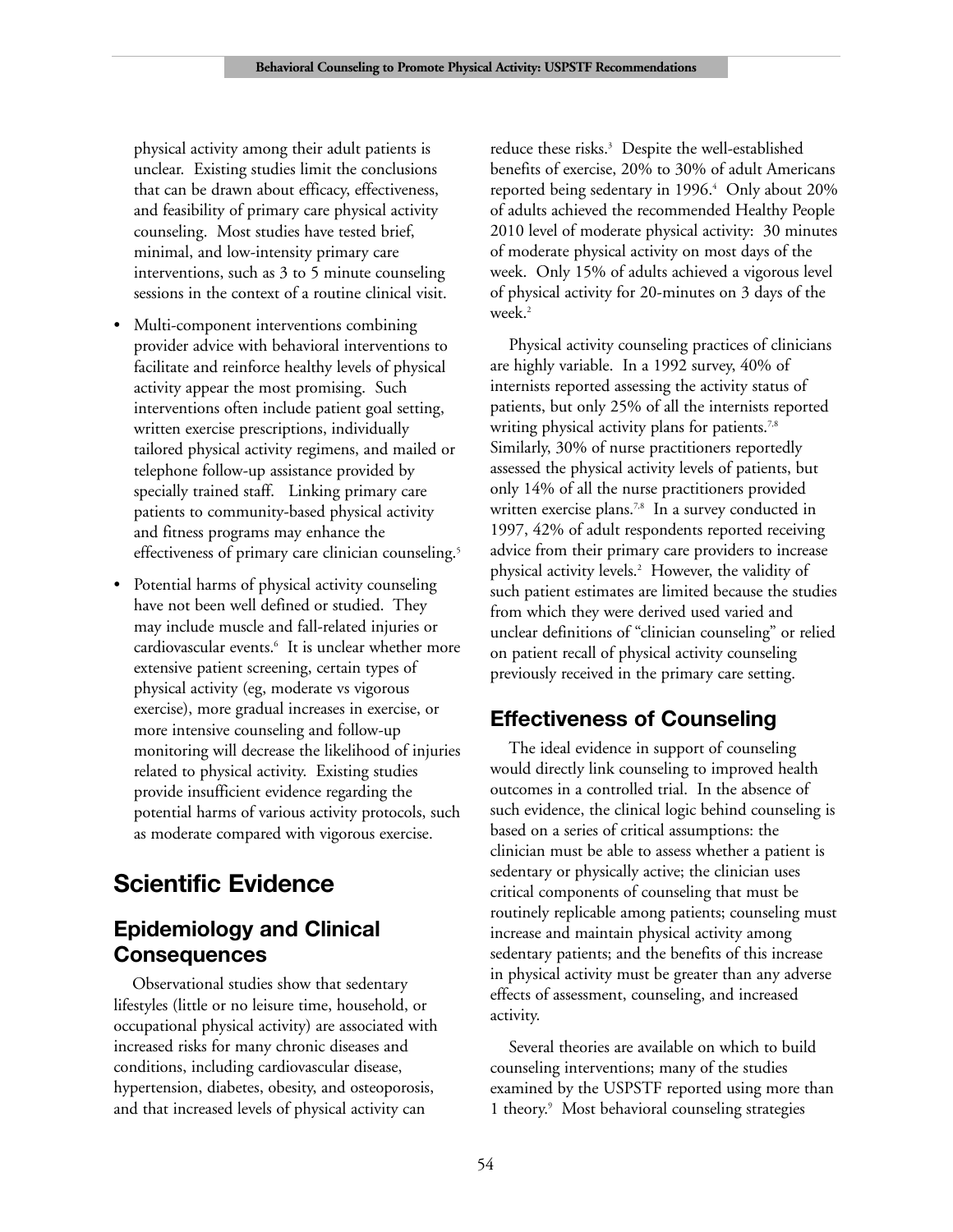developed and tested for routine use by primary care providers seek to condense a more intensive, clinicbased, cognitive-behavioral intervention into a brief intervention that fits readily into routine primary care. Physical activity counseling interventions often include a single 3-5 minute encounter with the clinician, followed for some by a follow-up session with either the clinician or another member of the health care team. Such counseling may occur alone or in the context of preventive clinical screenings and other lifestyle behavior change interventions. In most reports, the details of the counseling intervention were incomplete. It was thus difficult to determine whether a specific counseling component was significant or essential to changing behavior. There were too few studies available or of acceptable quality to determine whether a particular counseling technique outperformed others in producing behavior change.

The USPSTF found 8 fair to good quality controlled trials (7 randomized, 6,10-15 and 1 not randomized<sup>16</sup>) and 5 poor quality trials that addressed whether counseling involving a primary care clinician improved physical activity. Most trials involved sedentary adults. Most studies directly tested whether physical activity counseling in the primary care setting was beneficial, although some<sup>10,12,14</sup> were designed to test whether educating clinicians to provide physical activity counseling was beneficial. Some interventions addressed multiple behaviors (smoking, alcohol use, and sedentary behaviors). Reports often provided limited detail regarding counseling interventions, and in several studies, delivery or receipt of the intervention was not confirmed. Some trials studied selected patient and/or provider populations. Most fair to good quality trials followed participants for at least 6 to 12 months and had follow-up rates of  $> 85\%$ . Few studies included efforts to verify or validate selfreported behavioral outcomes.

The 6 trials of fair to good quality that compared physical activity counseling protocols to usual care provided mixed results.10-14,16 Of the 3 trials reporting short-term (< 6 months) behavioral outcomes, 1 found significantly higher physical activity levels in the intervention group, and 2 found no differences between intervention and control

groups in activity levels. Of the 6 trials that reported long-term ( $\geq 6$  months) behavioral outcomes, 2 found significantly higher physical activity levels in the intervention group, and 4 found no differences between intervention and control groups in levels of physical activity.

Two fair to good quality randomized trials compared 2 or more different interventions aimed at increasing physical activity.<sup>6,15</sup> In 1, patients receiving advice and an exercise prescription were significantly more active at 6 weeks than those receiving only advice.15 The second trial compared increasingly intensive interventions delivered over a 2 year period.<sup>6</sup> The intervention groups in this study included: physician advice alone totaling about 18 minutes; physician advice plus moderate intensity health educator behavioral counseling totaling about 3 hours; and physician advice plus more intensive health educator behavioral counseling totaling about 9 hours. The study did not find any significant overall group differences in self-reported physical activity or cardio-respiratory fitness at 6, 12, and 24 months. However, women in the most intensively counseled group reported significantly higher energy expenditure at 6 months than women in the moderate intensity counseling and advice-only groups, and women in the moderate and intensive counseling groups were documented to have significantly higher fitness levels at 24 months (measured by V02 max) than women in the adviceonly group.

The USPSTF found no completed studies examining the effectiveness of physical activity counseling for children or adolescents that compared treatment to a usual care control. Several such studies are in progress.

### **Potential Adverse Effects of Counseling**

Only 1 of the trials reviewed, monitored, and reported potential harms related to physical activity counseling.6 This trial, in which initially sedentary program participants between 35 and 75 years of age chose either moderate or vigorous activity, found an approximate 60% rate of musculoskeletal injuries and 30% rate of symptoms that may represent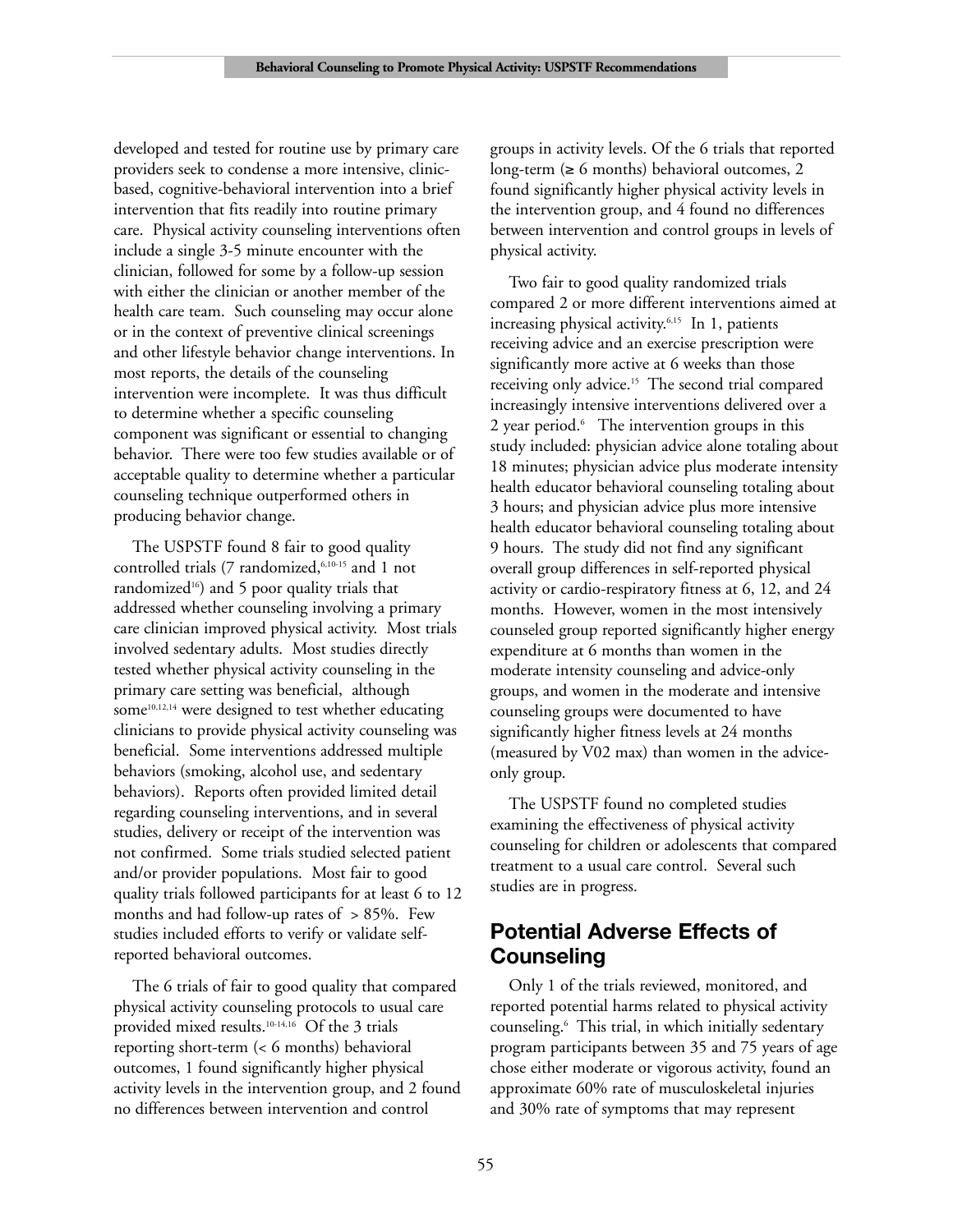cardiovascular problems (chest pain, difficulty breathing, dizziness or loss of consciousness) over 2 years, with no significant differences between groups randomized to physician advice, physician advice plus behavioral counseling, or physician advice plus more intensive counseling. As this trial did not have a control group that received currently recommended care, it is difficult to ascertain whether any of the reported harms were directly due to physical activity counseling.

Widespread implementation of counseling could increase demand on clinical staff. However, available evidence suggests that clinicians may view counseling as a benefit to their practices. In a large randomized controlled trial, 63% of participating clinicians reported that counseling caused little to no increase in the length of the routine visit, 33% percent reported there was some increase, and only 4% complained of a substantial increase in the length of patient visits. Most clinicians (83%) felt that offering physical activity counseling was a benefit to the clinic.<sup>17</sup>

# **Discussion**

Many benefits of physical activity have been identified in epidemiologic and laboratory studies. The challenge to clinicians and communities is to determine how to promote appropriate levels of regular physical activity in large segments of the population. The USPSTF and the Task Force on Community Preventive Services have addressed these issues. Whereas the USPSTF addressed the effectiveness of clinician counseling in primary care to increase physical activity, the Task Force on Community Preventive Services has addressed the effectiveness of community-based programs that target groups rather than individual patients.<sup>5</sup> That Task Force found a number of interventions to be effective in promoting physical activity, including community wide campaigns, changing school-based physical education programs, improving access to places for physical activity, and individually-adapted behavior change programs. The latter programs generally recruited groups of volunteers at community sites, work sites, or schools; used group

settings to set individual goals and teach skills for incorporating physical activity into daily routines; and provided reinforcement and problem-solving through phone contact or group meetings.

Although some intervention trials suggest that primary care counseling can promote increases in physical activity, the sum of studies conducted and reported to date are inadequate to determine the overall efficacy, effectiveness, and feasibility of physical activity counseling by clinicians in primary care settings. Reasons for mixed results among existing studies are not clear but involve variability in the rigor with which the interventions were delivered or evaluated, and may reflect a failure to distinguish patients who were ready to begin an exercise program from those who were not, or a lack of the most effective mix of intervention strategies. Further studies are needed of the effects of clinician counseling on the level of physical activity in children, adolescents, and adults. The balance of benefits and harms, as well as approaches to preventing adverse effects, particularly among older adults and those less fit, needs further exploration.

# **Recommendations of Others**

The Canadian Task Force on Preventive Health Care concluded that the evidence for or against a recommendation to include physical activity counseling in the periodic health examination was lacking.<sup>18</sup> Many organizations and Federal agencies recommend that healthcare providers counsel individuals about physical activity; these recommendations are based on the health benefits of physical activity rather than on the effectiveness of counseling by clinicians for promoting changes in physical activity. Such organizations include the Department of Health and Human Services (Healthy People 2010), $3$  Centers for Disease Control and Prevention, National Center for Education in Maternal and Child Health (Bright Futures),<sup>19</sup> American Academy of Family Physicians,<sup>20</sup> American Academy of Pediatrics,<sup>21</sup> The American Heart Association,<sup>22</sup> and The American College of Obstetricians and Gynecologists.23 The Task Force on Community Preventive Services recommends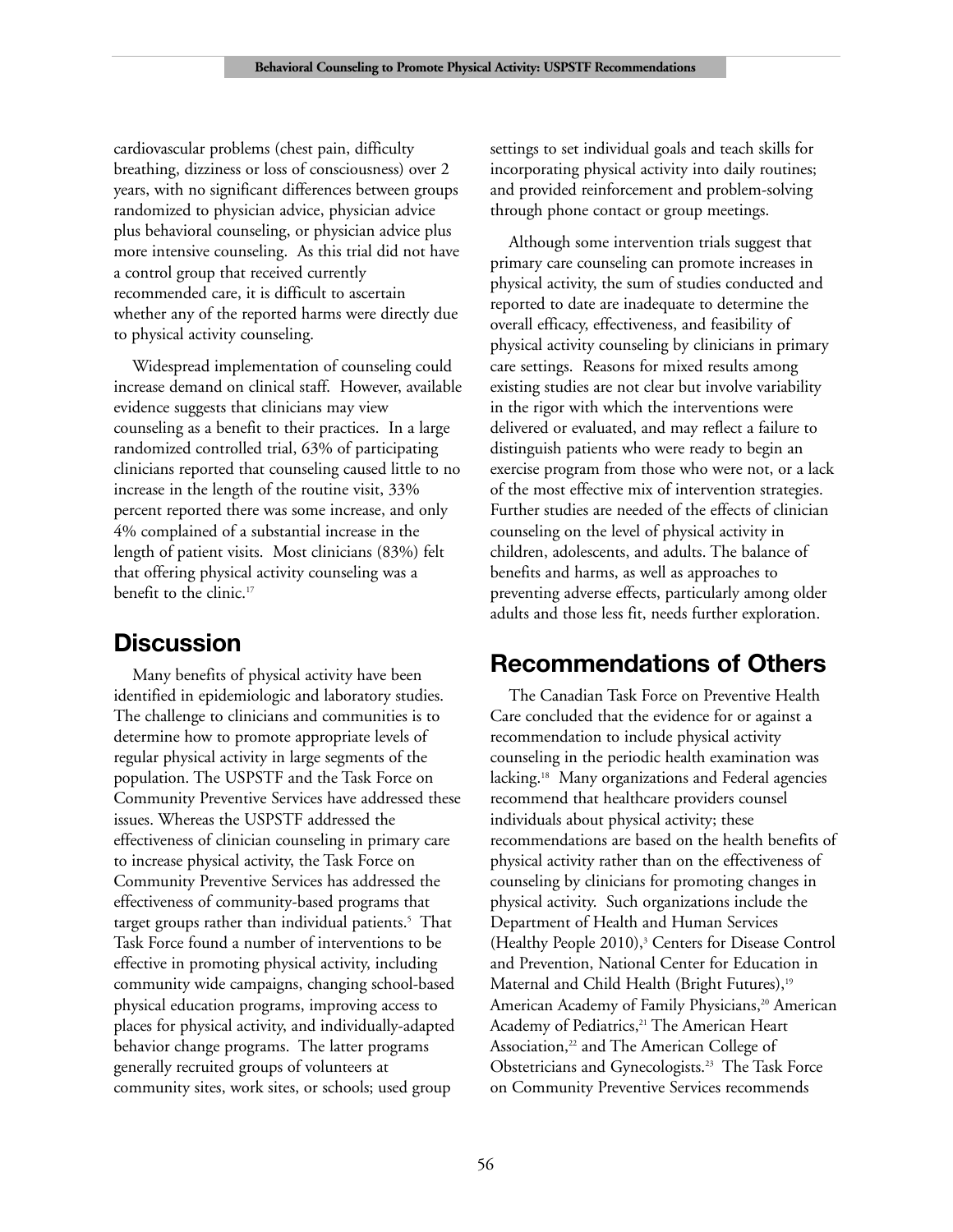individually-adapted health behavioral programs along with several other community-based interventions. The majority of the studies that demonstrate the effectiveness of these interventions were not included in the USPSTF review because they were conducted in groups outside the primary care setting or through other media.

## **References**

- 1. U.S. Preventive Services Task Force. *Guide to Clinical Preventive Services,* 2nd ed. Washington, DC: Office of Disease Prevention and Health Promotion; 1996.
- 2. Eden KB, Orleans TC, Mulrow CD, Pender NJ, Teutsch SM. Counseling by clinicians: does it improve physical activity: a summary of the evidence for the U.S. Preventive Services Task Force. *Ann Intern Med.* 2002;137(3):208-215.
- 3. U.S. Department of Health and Human Services. *Healthy People 2010,* conference edition. Washington DC: U.S. Department of Health and Human Services; 2000. Available at: http://www.health.gov/healthypeople/Document/HT ML/Volume2/22Physical.htm. Accessed May 30, 2002.
- 4. U.S. Department of Health and Human Services. *Physical Activity and Health: A Report of the Surgeon General*. Atlanta, GA: U.S. Department of Health and Human Services, Centers for Disease Control and Prevention. National Center for Chronic Disease Prevention and Health Promotion; 1996. Available at: http://www.cdc.gov/nccdphp/sgr/pdf/sgrfull.pdf. Accessed May 30, 2002.
- 5. Task Force on Community Preventive Services. Recommendations to increase physical activity in communities. Am J Prev Med. 2002;22(4S):67-72. Available at: http://www.thecommunityguide.org/home\_f.html. Accessed June 7, 2002.
- 6. The Writing Group for the Activity Counseling Trial Research Group. Effects of physical activity counseling in primary care: The activity counseling trial: a randomized controlled trial. *JAMA,* 2001;286:677-687.
- 7. Francis K.T. Status of the year 2000 health goals for physical activity and fitness. *Phys Ther.* 1999;79(4):405-414.
- 8. National Center for Health Statistics. Healthy People 2000 Review 1997. Hyattsville, MD: Public Health Service; 1997. DHHS Publication No. (PHS) 98- 1256.
- 9. Whitlock EP, Orleans CT, Pender N, Allan J. Evaluating primary care behavioral counseling interventions: an evidence-based approach. *AJPM.* 2002;22(4):267-284.
- 10. Burton LC, Paglia MJ, German PS, Shapiro S, Damiano AM. The effect among older persons of a general preventive visit on three health behaviors: smoking, excessive alcohol drinking, and sedentary lifestyle. The Medicare Preventive Services Research Team. *Prev Med.* 1995;24(5):492-497.
- 11. Goldstein MG, Pinto BM, Marcus BH, et al. Physician-based physical activity counseling for middle-aged and older adults: a randomized trial. *Annals of Behavioral Medicine.* 1999;21(1):40-47.
- 12. Kerse NM, Flicker L, Jolley D, Arroll B, Young D. Improving the health behaviours of elderly people: randomised controlled trial of a general practice education programme. *BMJ.* 1999;319(7211):683- 687.
- 13. Norris SL, Grothaus MA, Buchner DM, Pratt M. Effectiveness of physician-based assessment and counseling for exercise in a staff model HMO. *Prev Med.* 2000;30:513-523.
- 14. Steptoe A, Doherty S, Rink E, Kerry S, Kendrick T, Hilton S. Behavioural counseling in general practice for the promotion of healthy behaviour among adults at increased risk of coronary heart disease: randomised trial. *BMJ.* 1999;319(7215):943-947; discussion 947-948.
- 15. Swinburn BA, Walter LG, Arroll B, Tilyard MW, Russell DG. The green prescription study: a randomized controlled trial of written exercise advice provided by general practitioners. *Am J Public Health.* 1998;88(2):288-291.
- 16. Smith BJ, Bauman AE, Bull FC, Booth ML, Harris MF. Promoting physical activity in general practice: a controlled trial of written advice and information materials. *British Journal of Sports Medicine.* 2000;34(4):262-267.
- 17. Albright CL, Cohen S, Gibbons L, et al. Incorporating physical activity: advice into primary care: physician-delivered advice within the activity counseling trial. *Am J Prev Med.* 2000;18(3):225–234.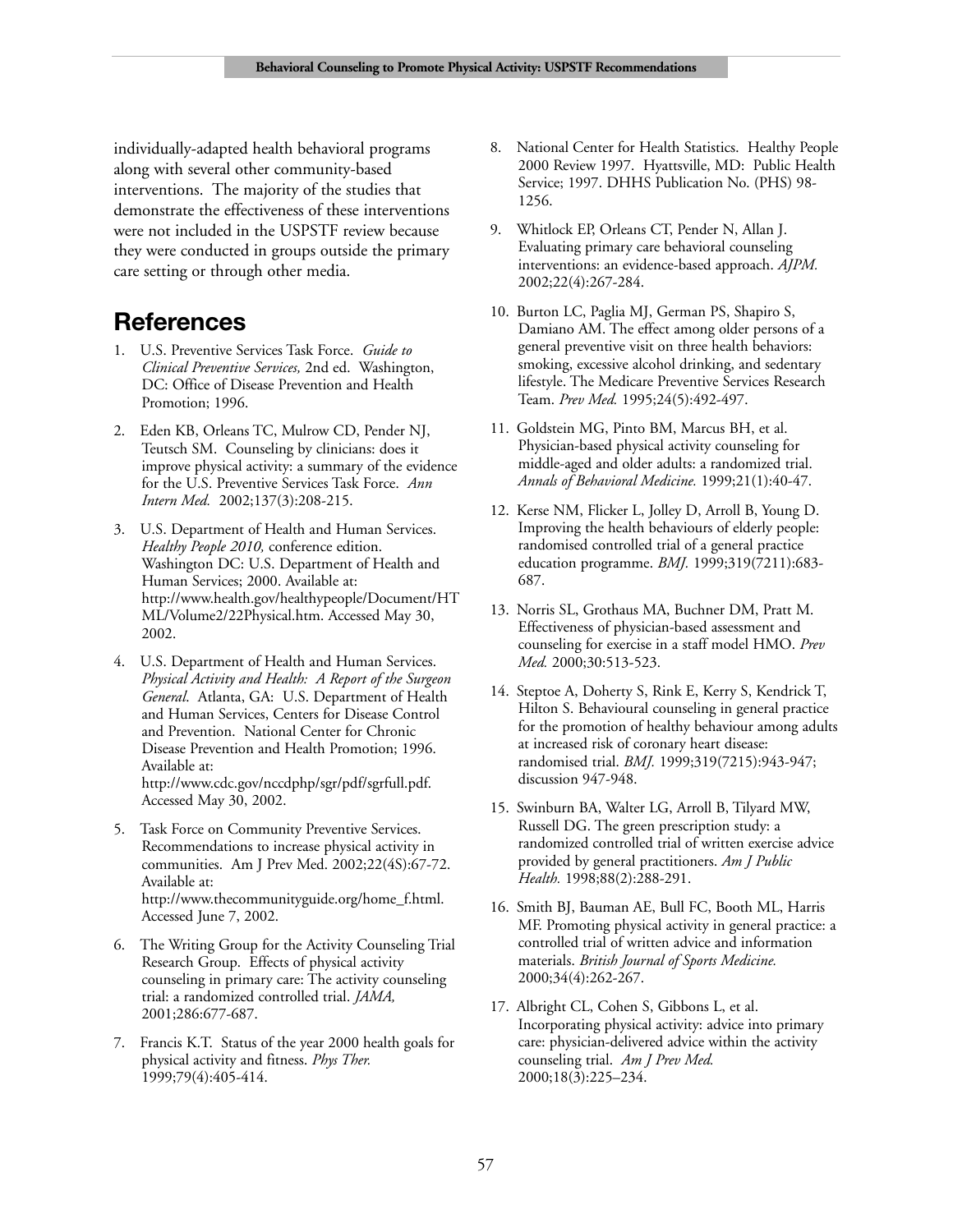- 18. Beaulieu MD. Physical activity counseling. In: Canadian Task Force on the Periodic Health Examination. *Canadian Guide to Clinical Preventive Health Care.* Ottawa: Health Canada; 1994:560-569. Available at: http://www.ctfphc.org/ Full\_Text/Ch47full.htm. Accessed May 22, 2002.
- 19. Patrick K, Spear B, Holt K, Sofka D, eds. *Bright Futures in Practice: Physical Activity.* Arlington, VA: National Center for Education in Maternal and Child Health; 2001. Available at: http://www.aap.org/advocacy/physicalactivity.htm. Accessed May 15, 2002.
- 20. American Academy of Family Physicians. Summary of policy recommendations for periodic health examinations, revision 5.1. Available at: http://www.aafp.org/exam/PHERev5.1-1201.pdf. Accessed May 22, 2002.
- 21. American Academy Of Pediatrics: Committee on Sports Medicine and Fitness and Committee on School Health. Policy statement: organized sports for children and preadolescents (RE0052). *Pediatrics.* 2001;107(6):1459-1462. Available at: http://www.aap.org/policy/re0052.html. Accessed June 4, 2002.
- 22. Fletcher GF. How to implement physical activity in primary and secondary prevention: a statement for healthcare professionals from the task force on risk reduction, American Heart Association. *Circulation.* 1997;96:355-357.
- 23. American College of Obstetrics and Gynecology. *Primary and Preventive Care: Periodic Assessments. ACOG Committee Opinion 246.* Washington, DC: ACOG; 2000.